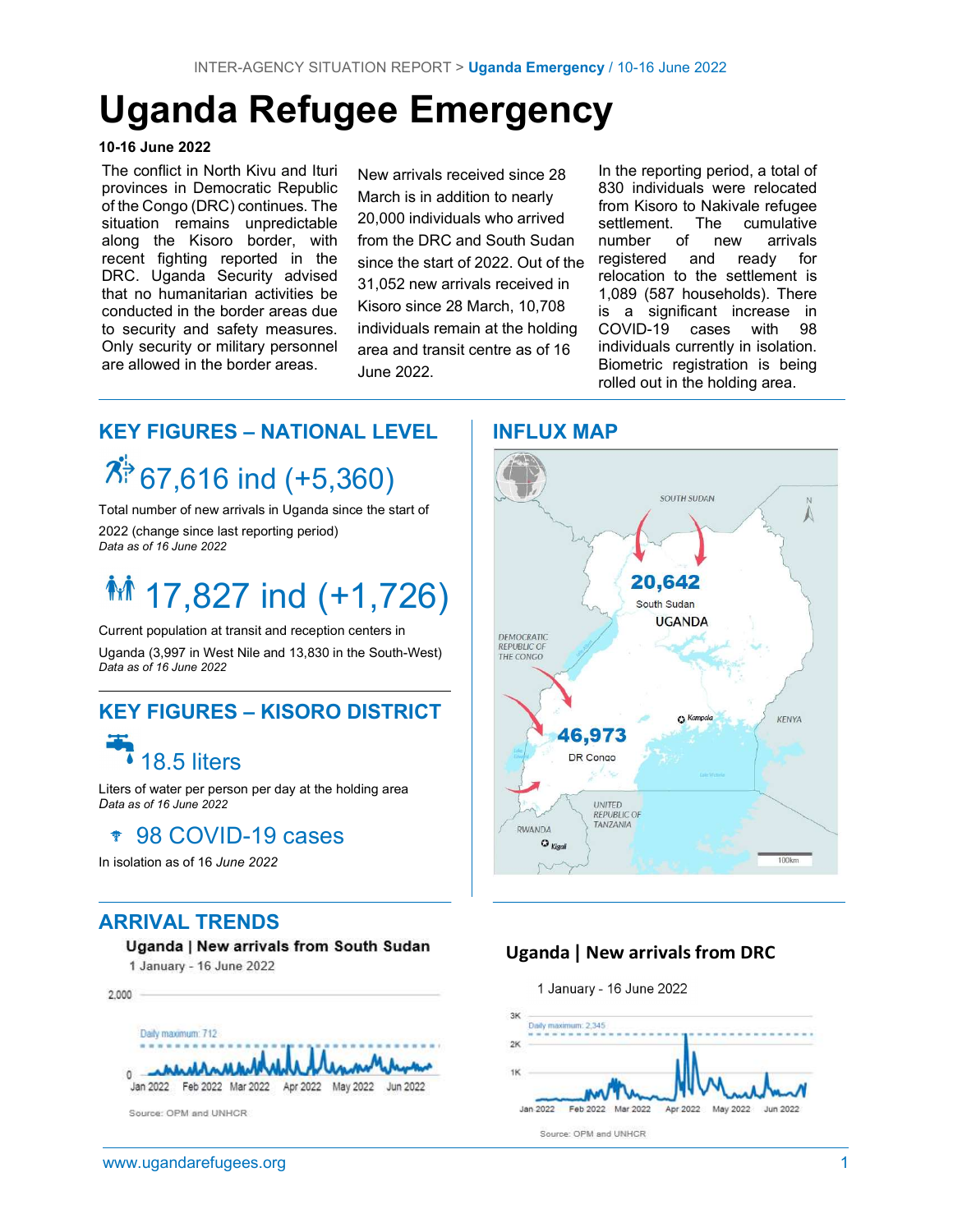### Operational Context – Kisoro District

- The security situation along Bunagana border remained tense with fighting reported between M23 and DRC forces in the areas of Chengerero, about 6km from Bunagana and other areas. Many civilians were displaced and camped around Kibaya areas in Uganda near the DRC border. Security officials reported a few bombshells landing on the Ugandan side in the area between Nyarusozi village and Busanza with no casualties reported. Uganda Security has advised that no humanitarian activities be conducted in the border areas due to security and safety measures. Only security or military personnel are allowed in the border areas.
- Total population transported and received at the transit centre in the week was 2,391 individuals. The current total population at both the holding area and transit centre as of 16 June 2022 was estimated at 10,708 (7,582 at holding area and 3,126 at the transit centre).



New arrivals in Bunagana Town Council. © CAFOMI/ John Ntibiringirwa

- In the reporting period, a total of 830 individuals were relocated to Nakivale refugee settlement.
- A total of 730 individuals (355 households) underwent Level 2 registration. Cumulatively, a total of 8,513 individuals (4,194 households) have been registered. The cumulative number of refugees registered and ready for relocation is 1,089 (587 households).
- A total of 3,232 new arrivals and humanitarian workers have tested for COVID-19. The cumulative number of tests for the new arrivals since 28 March 2022 is 23,262 with160 positive cases. Currently, there are 98 positive cases in isolation.
- Medical Teams International and Médecins Sans Frontières vaccinated 2,427 individuals against cholera during the week. Cumulatively 21,369 and 2,964 individuals have received the first and second dose of the oral cholera vaccine respectively since the start of the campaign.
- Biometric registration has started in the holding area. The main aim of the exercise is to biometrically enroll all new arrivals. This exercise will support in identifying the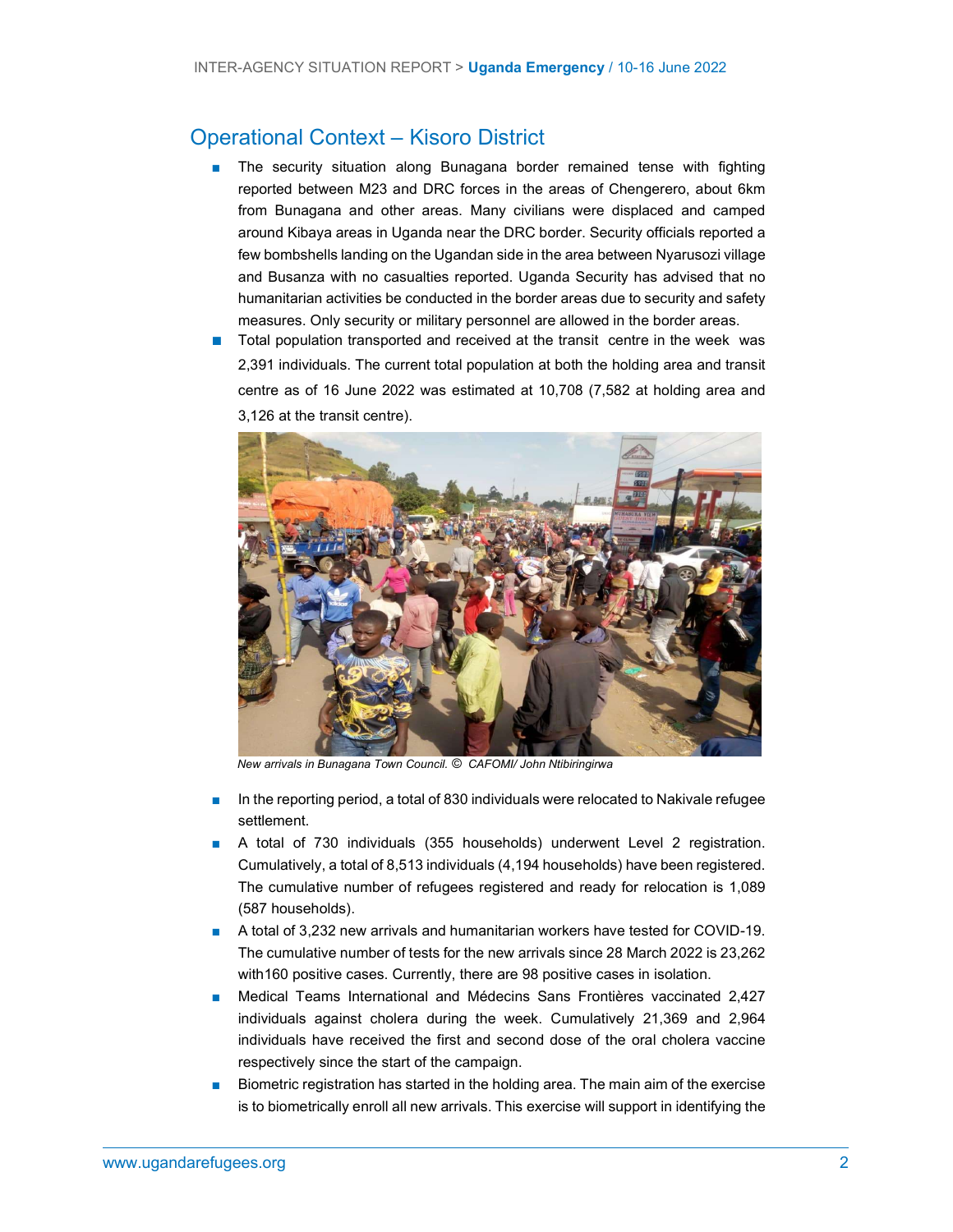populations moving in and out of the holding area. It will also help in planning and management of assistance provided to new arrivals.

#### Impact and Achievements

- FOOD SECURITY: A total of 14,590 new arrivals were served with hot meals. Out of these, 1,888 were at the transit centre and 12,702 at the holding area.
- **HEALTH AND NUTRITION:** The Blanket supplementary feeding programme is managing 1,782 clients. Out of these, 14,47 (662 males, 785 females) were children under five years while 335 (182 pregnant, 153 lactating) were pregnant and lactating women. The current proxy global acute malnutrition rate is 8.98% and 18.40% among children under five and pregnant & lactating women respectively.
- CHILD PROTECTION: A total of 124 children at risk were identified by CAFOMI and Save the Children this week. Cumulatively, there are 1,302 children at risk receiving a range of support, including temporary foster care, contacting, and being reunified with their families. Save the Children and War Child Holland are providing psychosocial support services to children and youths through structured play and games in the child friendly places. This helps children establish a routine, provides continuity of culture and basic numeracy and literacy skills.



A Team up session at the transit center. © War Child Holland/ Naboth Karekona.

- PERSONS WITH SPECIFIC NEEDS (PSNs): Partners identified, documented, and supported 122 PSNs. Humanity & inclusion provided rehabilitation (physiotherapy and occupational therapy) services to 51(25 males, 26 females) individuals.
- GBV: A total of 13 awareness sessions were conducted on different GBV topics. The sessions reached 890 (689 females, 201 males) individuals.
- MENTAL HEALTH AND PSYCHOSOCIAL SUPPORT: To strengthen community and family support systems and enhance positive coping mechanisms, partners reached 26 females and 25 males through adult group counselling sessions, focus group discussions and community dialogues.
- WASH: Cleaning of the storage tanks at the transit centre is ongoing with 8 out of 10 tanks completed. There is routine water treatment with chlorine at water storage tanks for the trucked water. Malteser International is supporting CAFOMI to temporarily hire two persons to support in sensitization around hand washing and